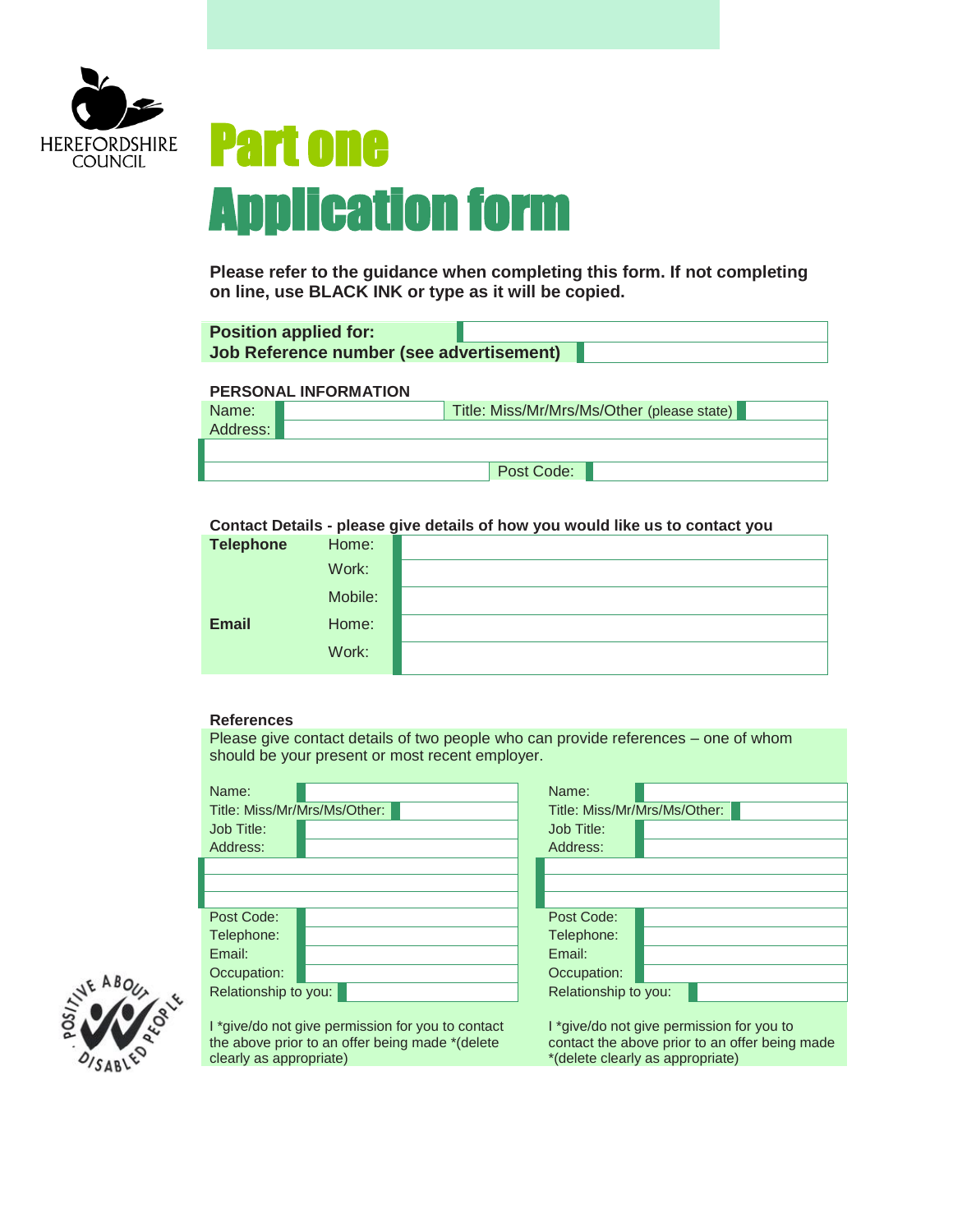Provide details here of your employment history starting with your current or most recent employer. You can include any voluntary or unpaid work that you may have done, that is relevant to the role.

| <b>Employer (name and address)</b>  | Job held | Dates employed from-to |
|-------------------------------------|----------|------------------------|
|                                     |          |                        |
|                                     |          |                        |
|                                     |          |                        |
|                                     |          |                        |
|                                     |          |                        |
|                                     |          |                        |
|                                     |          |                        |
|                                     |          |                        |
|                                     |          |                        |
|                                     |          |                        |
|                                     |          |                        |
|                                     |          |                        |
|                                     |          |                        |
| Continue on another sheet if needed |          |                        |

## **Education and Qualifications**

Please state here any job relevant qualifications, attainment level and any professional qualifications, date achieved. If an overseas qualification, state UK equivalent.

| Qualification | Date Achieved |
|---------------|---------------|
|               |               |
|               |               |
|               |               |
|               |               |
|               |               |
|               |               |
|               |               |
|               |               |
|               |               |
|               |               |
|               |               |
|               |               |
|               |               |

Give details of job relevant personal development, and/or activities, courses, membership of professional bodies (see Guidance).

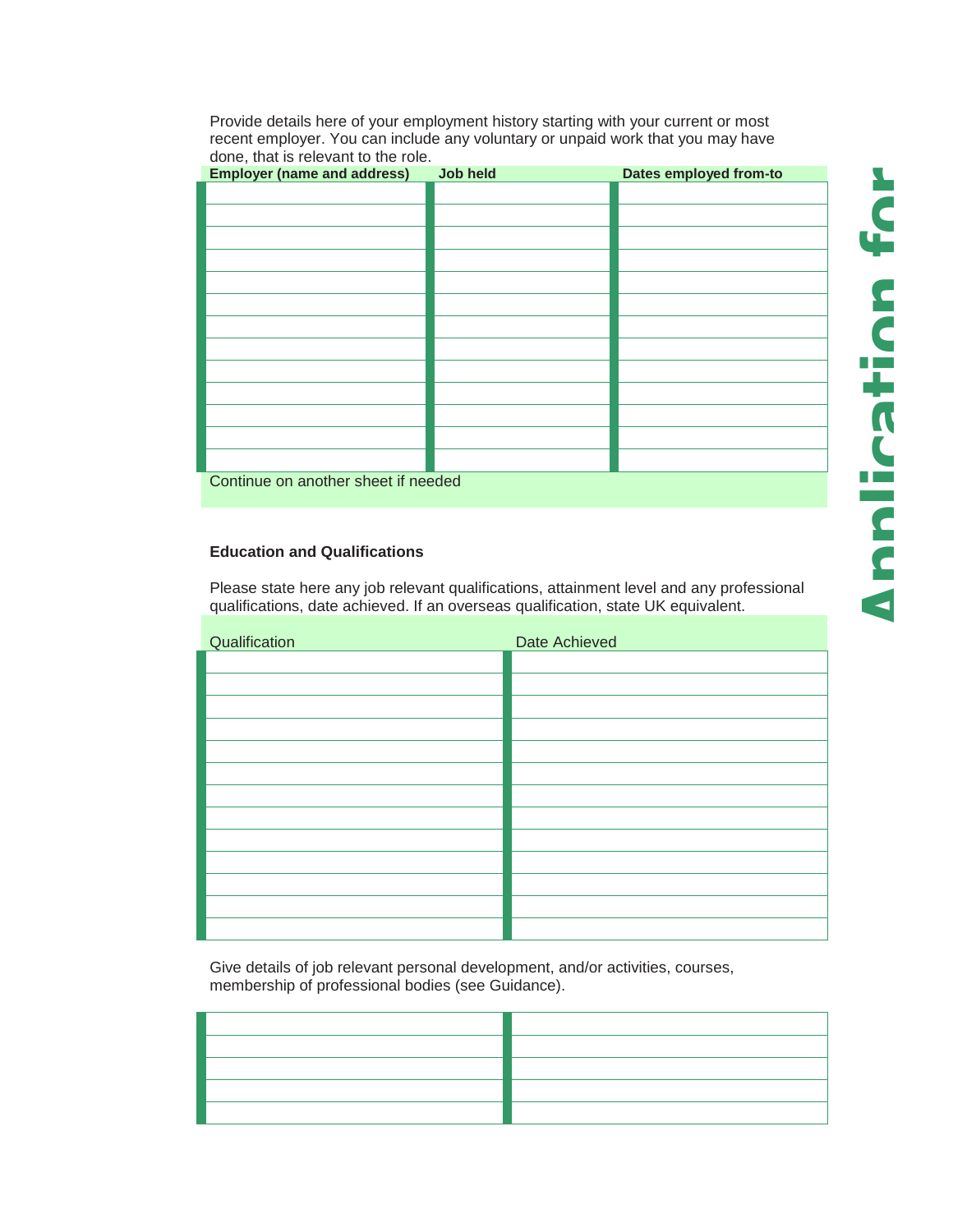## **Criminal Records Bureau Disclosures**

If you have been convicted of any offence, you must disclose it, unless it is 'spent' under the Rehabilitation of Offenders Act 1974. However, having a criminal record will not necessarily bar you from employment with the Council (see guidance note 6). Any information revealed here or as a result of a Disclosure will be considered in light of the responsibilities of the post. If the post you are applying for is in a school, or has substantial access to children, the vulnerable, elderly, or is within Social Care working directly with clients then you MUST state any convictions, bind over orders or cautions whether current or spent. In the event of employment, any failure to disclose these and/or pending investigations could result in disciplinary action and/or dismissal. All posts with access to children, the vulnerable or elderly, will be subject to a Criminal Records Bureau Disclosure. Please give details of:

a) any convictions (including driving offences)

b) disqualifications from driving, or performance of professional duties

## **Job Share**

Jobs which are advertised as full time, may be suitable for job sharing. Are you applying for this job on the basis of job share? (Please refer to the Application Guidance)

## **Canvassing**

Are you related to a Councillor or employee of Herefordshire Council?

| Yes                   | lNo       |
|-----------------------|-----------|
| If yes, give details: |           |
| Name:                 | Position: |
| Relationship:         |           |

Please note that canvassing of Councillors or employees of Herefordshire Council in relation to this application will disqualify any applicant. If evidence of this is discovered after appointment, you may be dismissed without notice.

#### **Internal Applicants only**

If you are an internal applicant, and either 'At Risk', or on Single Status Basic Pay Protection, please indicate by ticking the relevant box/boxes below):

| I am At Risk (i.e. redundancy/redeployment |
|--------------------------------------------|
| I am on Single Status Basic Pay Protection |

### **Declaration**

I declare that the information I am giving in this application is accurate and true. I understand that providing misleading or false information may disqualify me from appointment or may result in my dismissal.

| varne:            |      |
|-------------------|------|
| $\sim$<br>nature: | Daw. |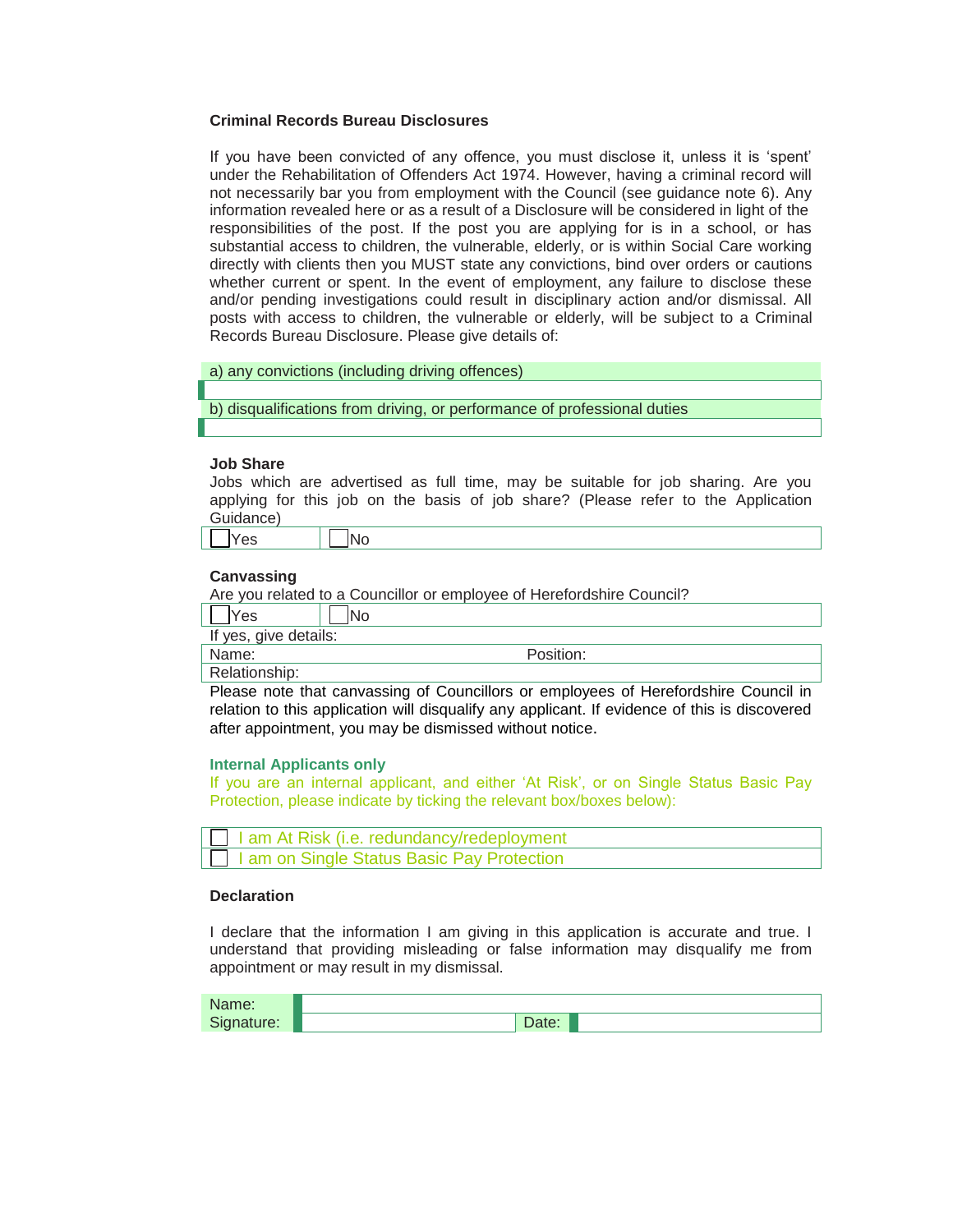## **Relevant Skills, Knowledge and Experience**

Please refer to the Person Specification, Job Description and Application Guidance when completing this section. Make sure to include examples of HOW you have demonstrated skills, knowledge and experience.

**Application for**

 $\Box$ 

C  $\Box$  $\mathcal{L}^{\text{max}}$  $\blacktriangleleft$ 

 $\mathbf{v}$  $\overline{\mathbf{C}}$ 



Continue on another sheet if necessary.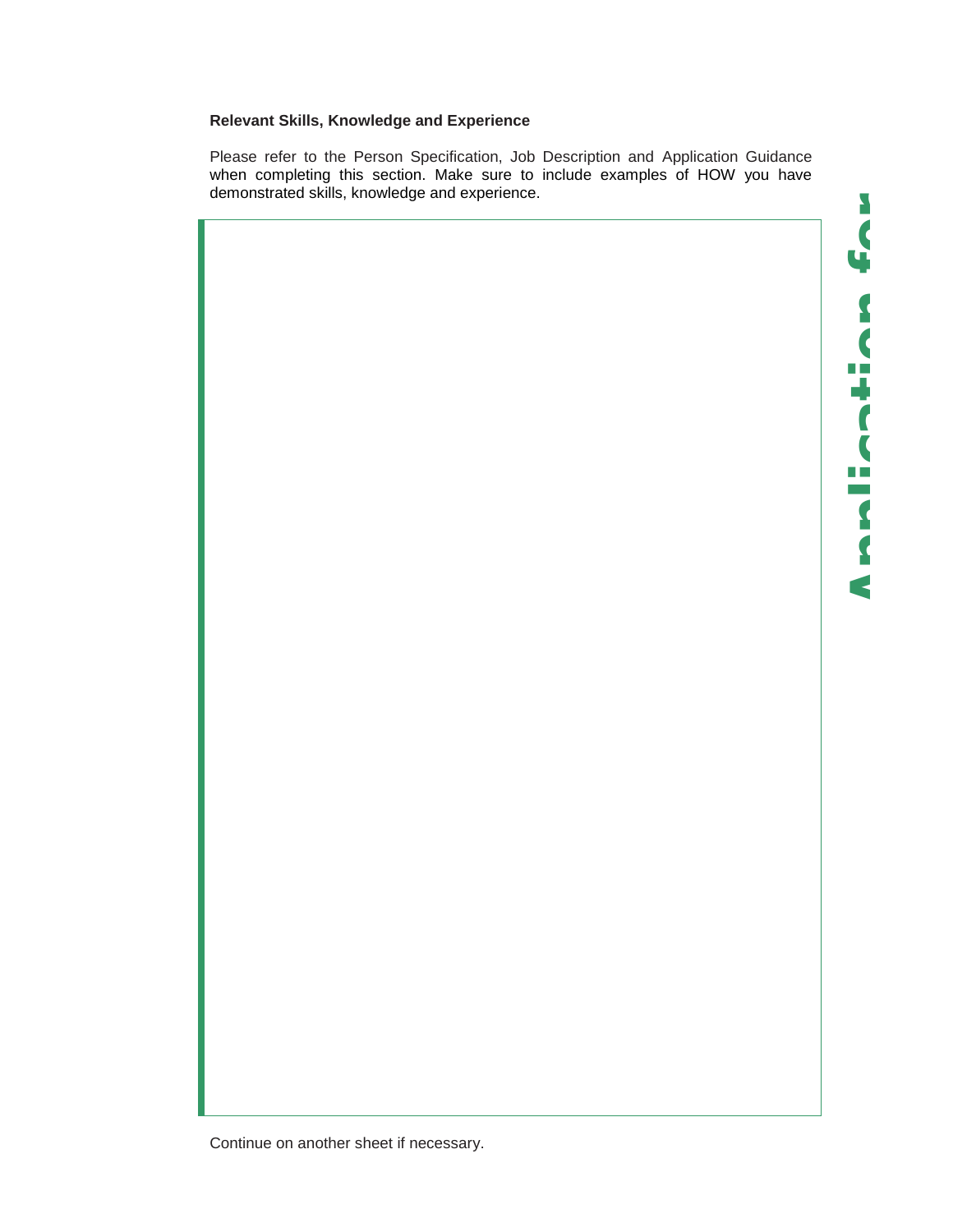

# diversity monitoring form

The following information is needed to help us ensure that our services are accessible to all. Your answers will be treated in the strictest confidence and will not be used to identify you.

The Diversity Monitoring form will not be seen by the selection panel. It will be detached and the information used for monitoring purposes only.

## **Data Protection Act 1998**

The data collected in this form will only be used for the purpose of statistical monitoring. This information will only be retained for as long as is considered necessary for monitoring purposes and then it will be destroyed. At all times it will be kept in accordance with the Act.

| Your gender:                                                                                                                                                                                                                                                                                                                                                                                                                                                |                        |             |
|-------------------------------------------------------------------------------------------------------------------------------------------------------------------------------------------------------------------------------------------------------------------------------------------------------------------------------------------------------------------------------------------------------------------------------------------------------------|------------------------|-------------|
| <b>Male</b><br><b>Female</b>                                                                                                                                                                                                                                                                                                                                                                                                                                | Other, please specify: |             |
|                                                                                                                                                                                                                                                                                                                                                                                                                                                             |                        |             |
| Your date of birth                                                                                                                                                                                                                                                                                                                                                                                                                                          |                        |             |
|                                                                                                                                                                                                                                                                                                                                                                                                                                                             |                        |             |
| Your age category:                                                                                                                                                                                                                                                                                                                                                                                                                                          |                        |             |
| 0-15 years                                                                                                                                                                                                                                                                                                                                                                                                                                                  | 25-44 years            | 65-74 years |
| 16-24 years                                                                                                                                                                                                                                                                                                                                                                                                                                                 | 45-64 years            | 75+ years   |
| Do you have a disability, long-term illness or health problem (12 months or more) which<br>limits daily activities or the work you can do or you have been diagnosed with a condition<br>such as HIV, cancer, multiple sclerosis which is deemed to be covered from point of<br>diagnosis rather than from when the condition may affect ability to carry out normal day<br>to day activities.<br>No<br>$Yes - please specify below (tick all that apply):$ |                        |             |
| Deaf/hard of hearing/acute hearing<br>Blind/partially sighted/sensitive to light                                                                                                                                                                                                                                                                                                                                                                            |                        |             |
| Learning disability or difficulty                                                                                                                                                                                                                                                                                                                                                                                                                           |                        |             |
| <b>Mental Health</b>                                                                                                                                                                                                                                                                                                                                                                                                                                        |                        |             |
| Progressive/chronic illness (e.g. MS, cancer)                                                                                                                                                                                                                                                                                                                                                                                                               |                        |             |
| Mobility difficulties                                                                                                                                                                                                                                                                                                                                                                                                                                       |                        |             |
| Other (please specify):                                                                                                                                                                                                                                                                                                                                                                                                                                     |                        |             |

## **Your sexual orientation (please tick one only):**

| ' Heterosexual    |         |
|-------------------|---------|
| ' Bisexual        | esbian. |
| Prefer not to say |         |